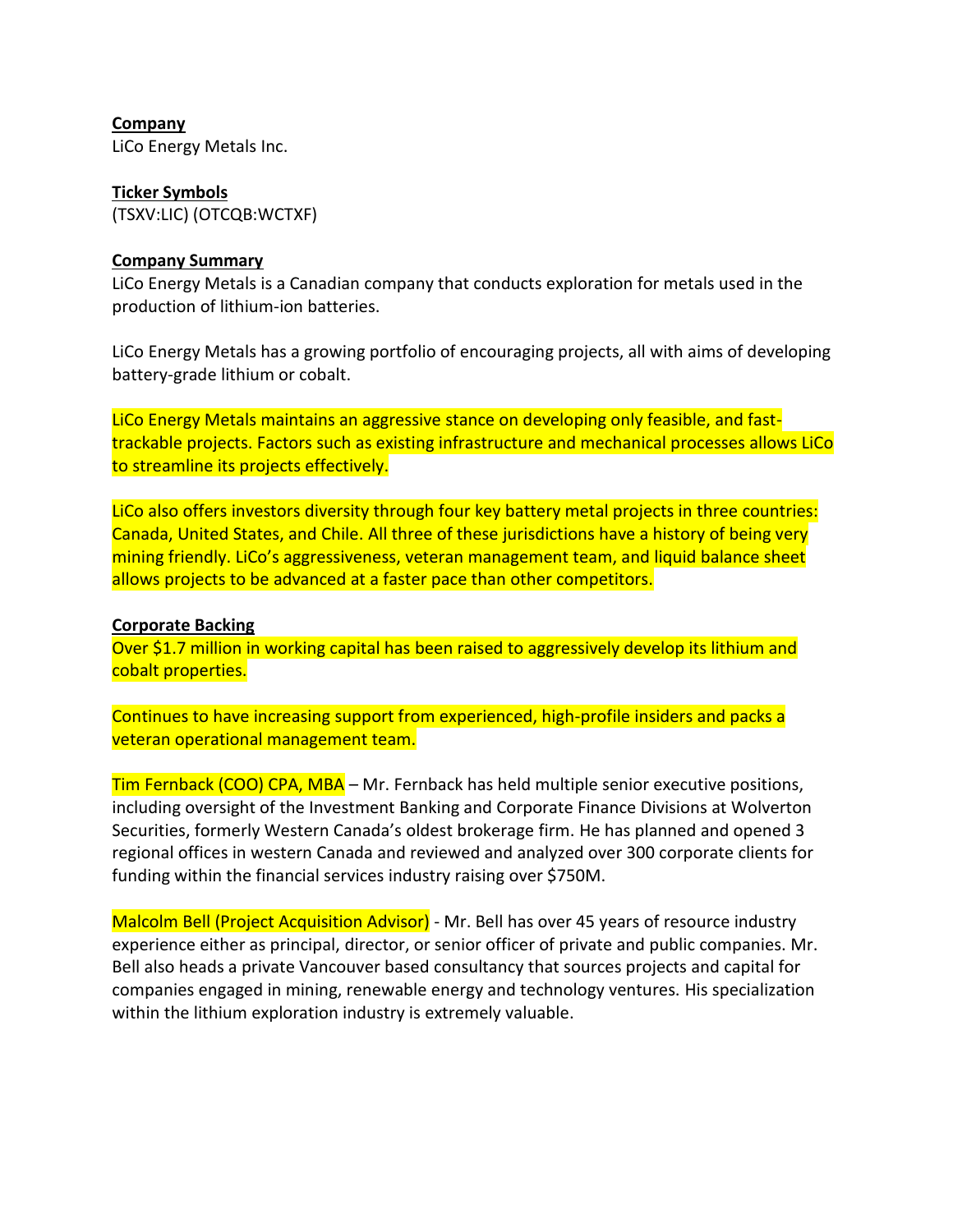# **Teledyne Cobalt Project – 1369 Acres, Cobalt, Ontario**

Option to acquire up to a 100% interest, 2% net smelter royalty.

The advanced-stage Teledyne Cobalt Project already has \$25 million in inflation-adjusted infrastructure.

Streamlining and fast-tracking this project is viable due to an existing development ramp and mine shaft that runs down 500 feet, parallel to cobalt orezones.

**Pre 43-101, (Non-compliant)** Probable and inferred reserves accessible from the current ramp are estimated to be in excess of 100,000 tons at 0.45% Co.

This property is on-strike with the Agaunico Mine, the most prolific past-producing cobalt mine. It produced a total 419,000 pounds of cobalt until shutting down in 1960.

The mining-friendly town of Cobalt, Ontario has retained a skilled labor pool as well as mining and exploration services. Encouragement has been shown by the nearby population to get this project online so jobs can be brought back to the neighboring towns.

It is estimated that 14,000,000 kg (almost 31,000,000 pounds) of cobalt has been produced here since 1903.

At its current state, this project is already near production. The previous owner, Teledyne Canada, ceased operations due to the price of Cobalt declining from \$55 to just \$15 per pound back in 2006.

Phase one cobalt exploration program is already underway, with a diamond drilling program to begin in Q1 2017.

# **Lithium Properties**

# **Dixie Valley Project – 6960 Acres, Dixie Valley, Nevada**

Option to acquire up to a 100% interest, 3% net smelter royalty.

The Dixie Valley lithium project shares similar geological attributes to playa brines found at the only lithium producing operation in the USA: Clayton Valley, Nevada.

Given the valley has been a closed basin for at least 500,000 years and probably much, much longer, plenty of time has elapsed for evaporative concentration of lithium bearing geothermal and surface water.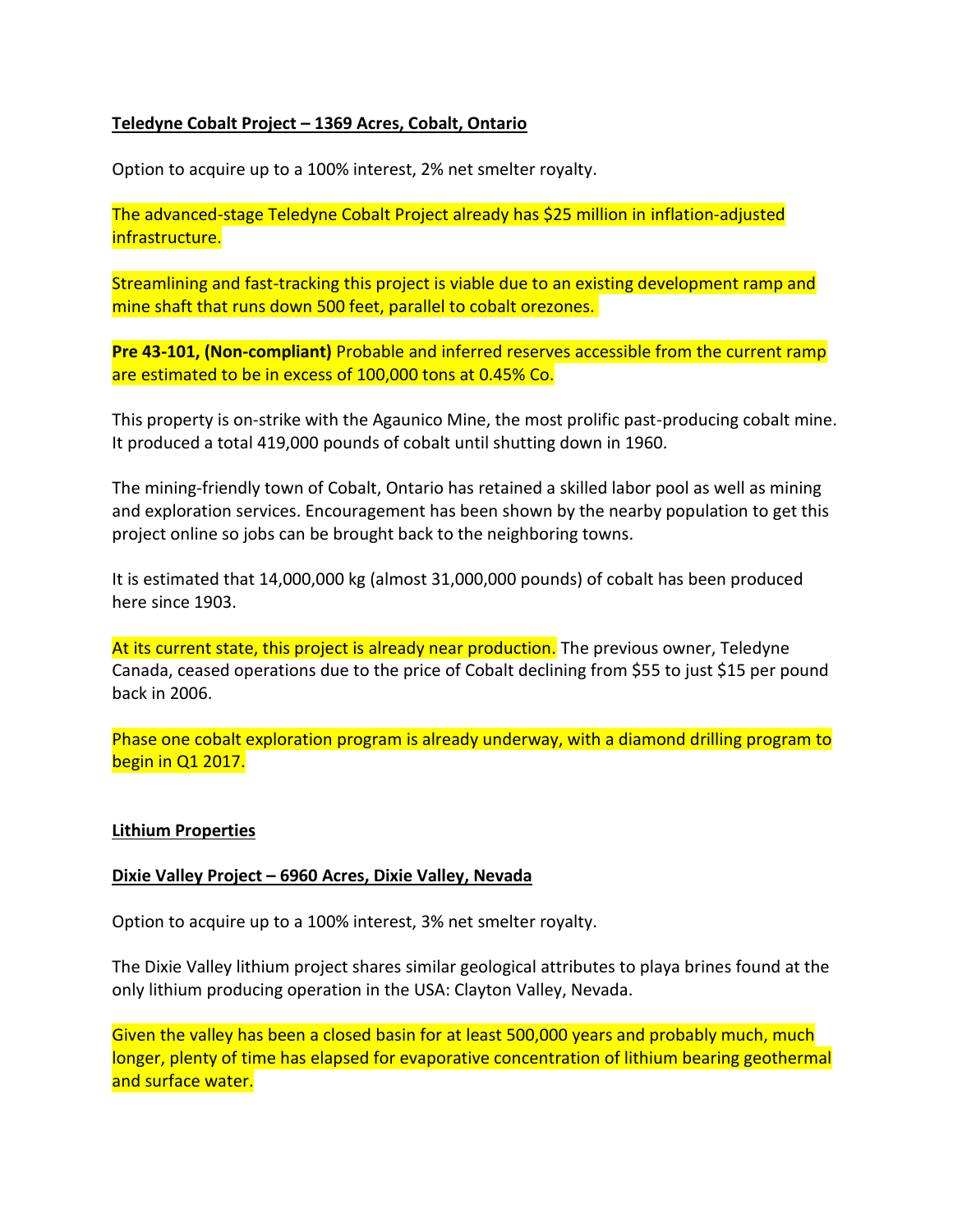Heavier brines sink into the deeper levels of the basin, potentially forming subsurface pools of lithium rich fluids.

These geothermal traits, along with having all seven characteristics of Lithium Brine deposits outlined by the US Geological Survey (USGS, means that Dixie Valley is a fast-trackable project with mechanical processes already available today.

#### **Black Rock Desert Project – 2560 Acres, Black Rock Desert, Nevada**

Option to acquire up to a 70% interest, 3% net smelter royalty (subject to Venture Exchange approval).

The Black Rock Desert Project is a highly-encouraging lithium brine project that already has proven lithium values from a previous operator.

A previous sampling program confirmed lithium values as high as 520 ppm, with a median value of 182 ppm.

These results are well above existing operating lithium brines, and proves feasibility for further exploration and development efforts.

#### **Puricuta Lithium Project – 365 Acres, Salar de Atacama, Chile**

The Puricuta Lithium Project is a highly prospective lithium project located in the heart of the Atacama Salar in Chile.

Surrounded by two of the largest names in lithium production, SQM and Albermarle, this project shares similar qualities to the highest grade brine ponds in the world.

The Puricuta Lithium Project is just 14 miles from these existing lithium brine pond operations.

Around 75% of the world's lithium comes from the "lithium triangle". This triangle spans across three South American countries: Chile, Argentina, and Bolivia. An estimated 37% of the world's lithium comes specifically from the Salar de Atacama.

Within the Salar de Atacama, lithium brines exist within 140 feet of surface resulting in low costs of exploration and extraction.

Salar de Atacama has been known to produce the highest grade and largest lithium deposits in the world. The evaporation rates from these operations have been said to be the fastest in the industry, primarily because of the climate and high altitude. This maintains a low cost of production.